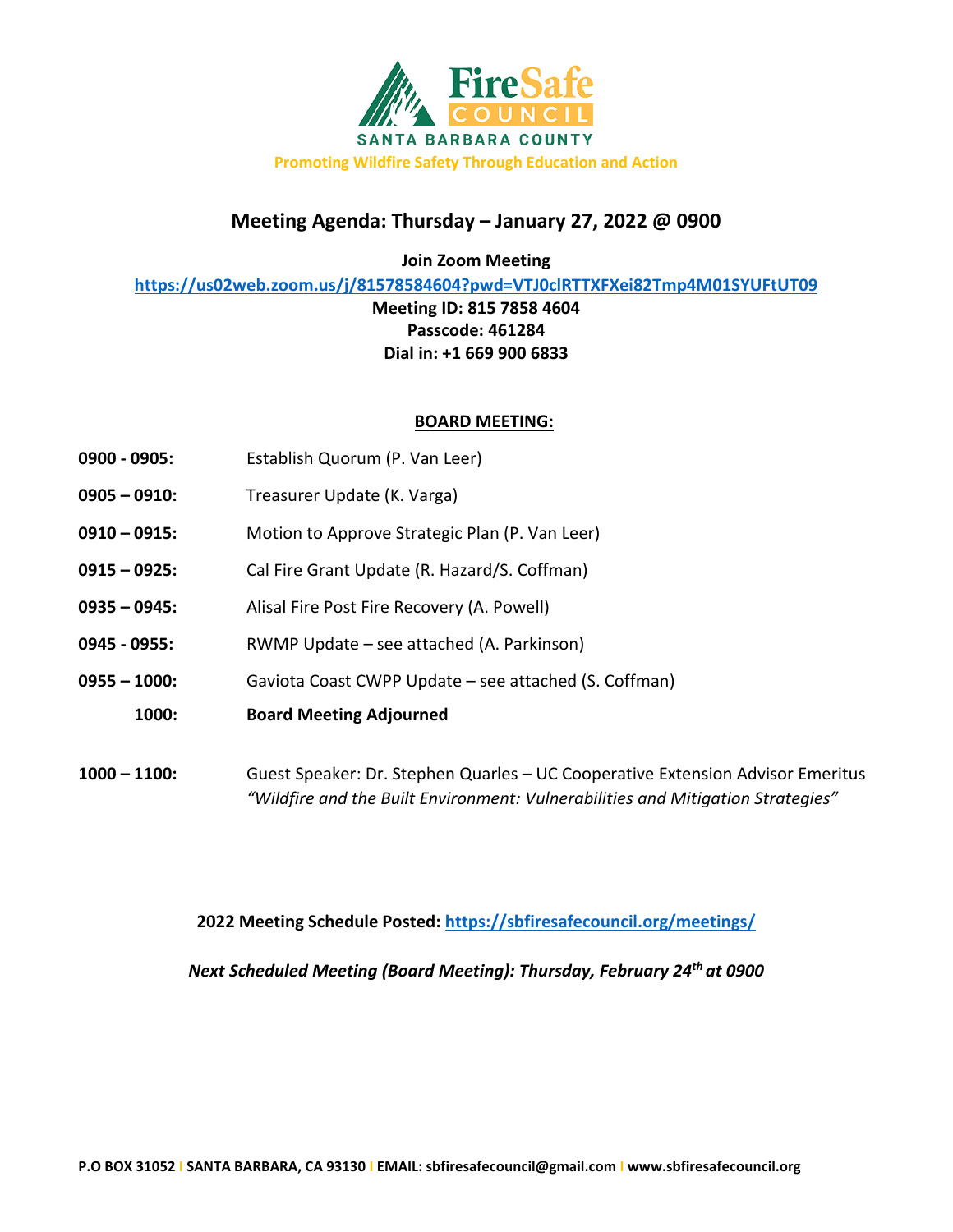## **Thursday Jan. 27, 2022** Anne-Marie Board Update

### **RWMP**

- Firewise:
	- $\circ$  The Trout Club has to restructure their action plan and resubmit for approval. Hollister Ranch board approved Scott and I to move forward with the Firewise process. We are hoping to get their application done in time for their February meeting. MYNSA needs a little more convincing before moving forward, but we are confident a little nudging from Rob will get their onboard.
	- $\circ$  From discussions with a Firewise leader that works at the UC Cooperative Extension, I have been working on creating an app that will streamline the process of individuals reporting and viewing their volunteer hours.
- I have been working on creating a Home Evaluation Survey with Rob and Nic to help homeowners understand their wildfire risk on their property so they can make more informed decisions on how to make their home more firesafe. This survey will also help provide information for the Firewise Risk Assessment and also gather data we can use to monitor the success/impact of the RWMP. Final stage of this task is to find an online platform to host the survey, then test it out at the Trout Club who are excited about the survey.
- Started on a draft RWMP press release that the Built Environment team is helping with. It will be completed in the coming weeks. The final draft will be shared with the board.

### **Event Planning**

- The Event Planning subcommittee's first meeting is Tuesday Jan 25th from 9-10am. [Here i](https://ucsb.zoom.us/j/86004634028)s a zoom link. For those that want to occasionally sit in and listen, this would be a good meeting to attend since I will be giving an update on where we are on the event planning process, and strategize on some event activities which I would welcome advice on from the peanut gallery :)
- I made a draft Event Strategy that will be shared by the February meeting once it is a little more polished.